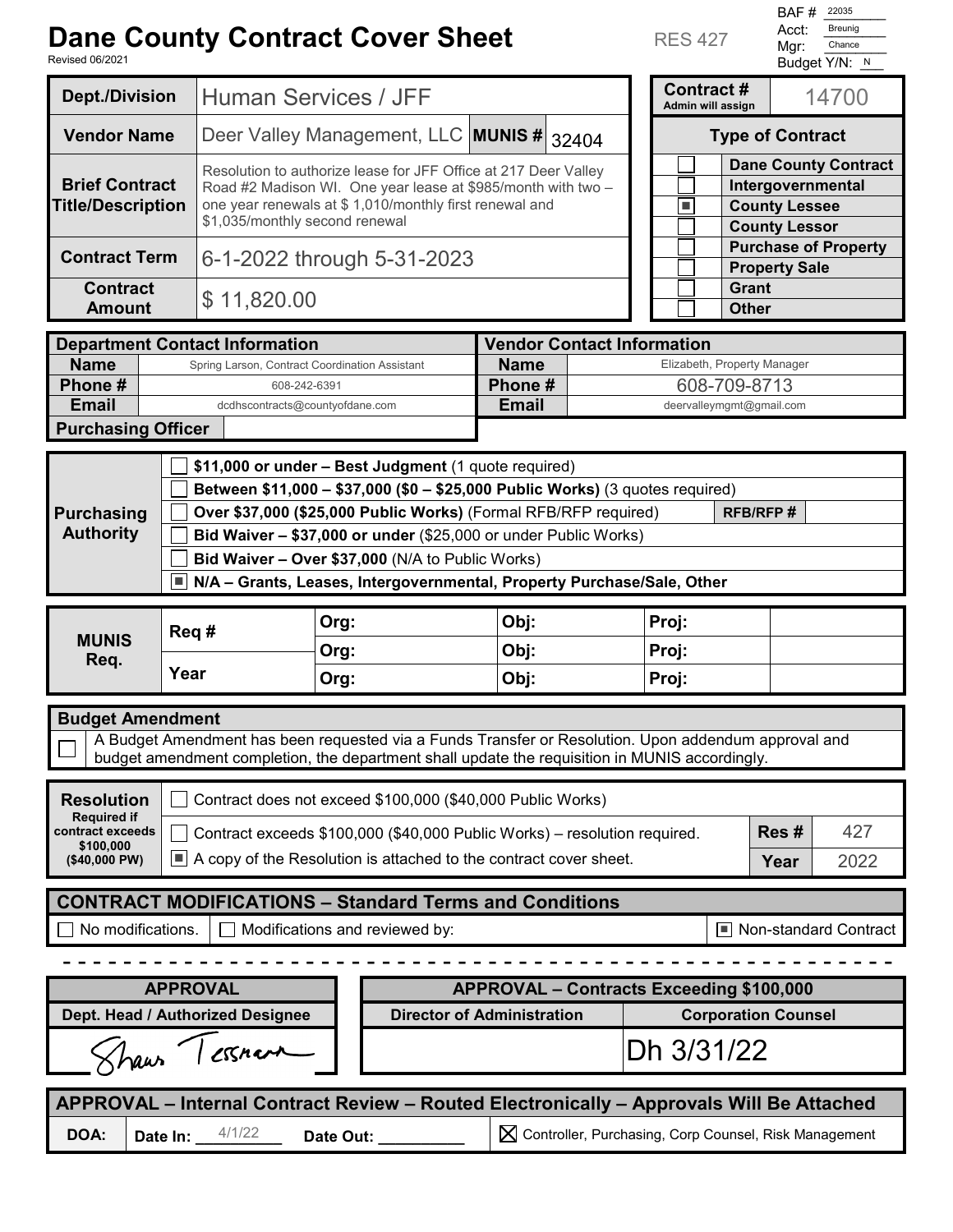## **Goldade, Michelle**

| From:               | Goldade, Michelle                                                                  |                           |                           |  |  |
|---------------------|------------------------------------------------------------------------------------|---------------------------|---------------------------|--|--|
| Sent:               | Thursday, April 7, 2022 2:07 PM<br>Hicklin, Charles; Rogan, Megan; Lowndes, Daniel |                           |                           |  |  |
| To:                 |                                                                                    |                           |                           |  |  |
| Cc:                 | Oby, Joe                                                                           |                           |                           |  |  |
| Subject:            | Contract $#14700$                                                                  |                           |                           |  |  |
| <b>Attachments:</b> | 14700.pdf                                                                          |                           |                           |  |  |
| Tracking:           | <b>Recipient</b>                                                                   | Read                      | <b>Response</b>           |  |  |
|                     | Hicklin, Charles                                                                   | Read: 4/7/2022 2:26 PM    | Approve: 4/7/2022 2:26 PM |  |  |
|                     | Rogan, Megan                                                                       | Read: 4/7/2022 2:12 PM    | Approve: 4/7/2022 2:12 PM |  |  |
|                     | Lowndes, Daniel                                                                    | Read: 4/7/2022 2:20 PM    | Approve: 4/7/2022 3:17 PM |  |  |
|                     | Oby, Joe                                                                           | Deleted: 4/8/2022 7:24 AM |                           |  |  |

Please review the contract and indicate using the vote button above if you approve or disapprove of this contract.

Contract #14700 Department: Human Services Vendor: Deer Valley Management Contract Description: Lease for JFF Office at 217 Deer Valley Rd #2, Madison (Res 427) Contract Term: 6/1/22 – 5/31/23 Contract Amount: \$11,820.00

**Michelle Goldade** 

Administrative Manager Dane County Department of Administration Room 425, City-County Building 210 Martin Luther King, Jr. Boulevard Madison, WI 53703 PH: 608/266-4941 Fax: 608/266-4425 TDD: Call WI Relay 711

Please Note: I currently have a modified work schedule…I am in the office Mondays and Wednesdays and working remotely Tuesdays, Thursdays and Fridays in accordance with COVID 19 response guidelines.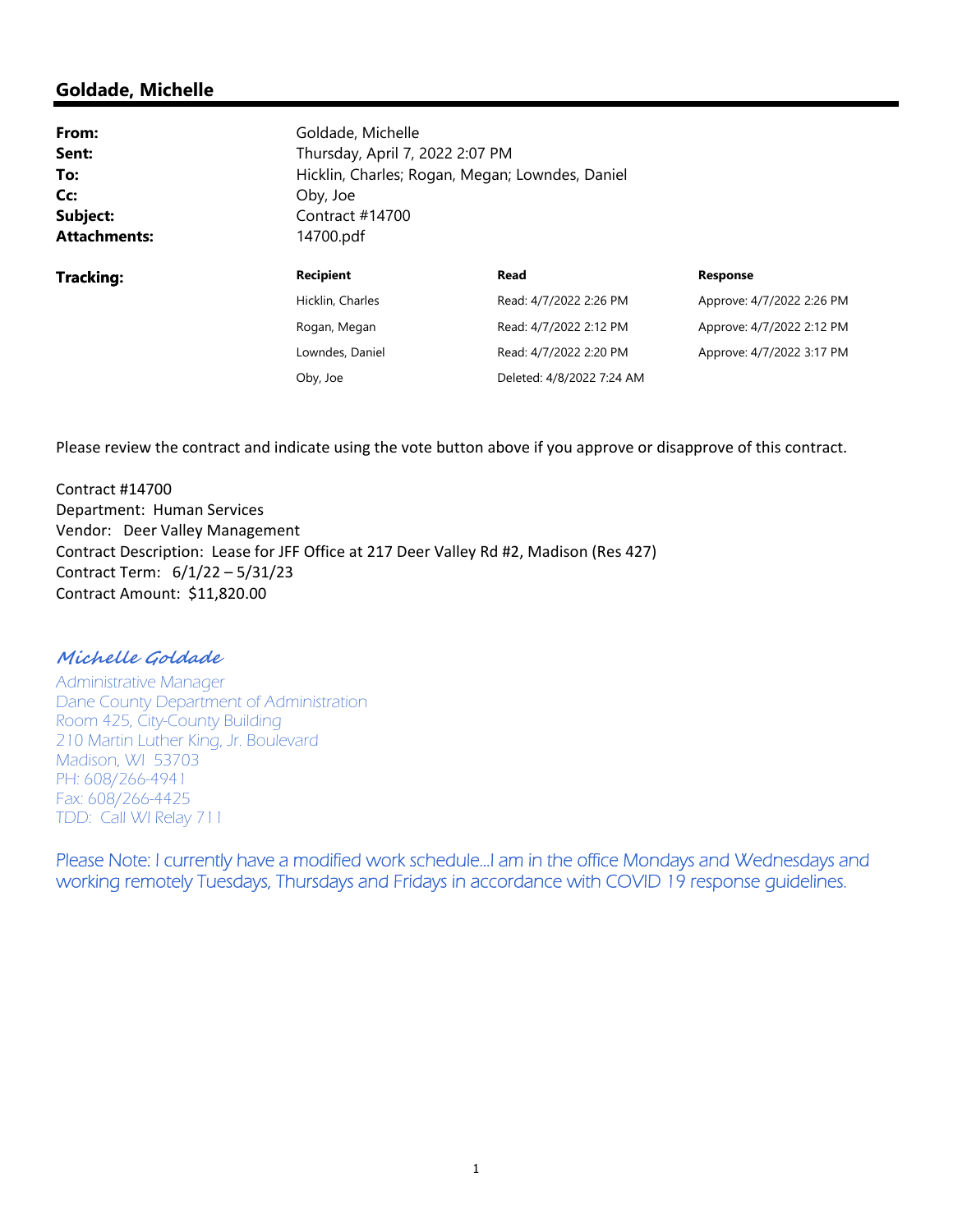| $\mathbf{1}$<br>$\overline{2}$ | 2021 RES-427                                                                                                                                                                  |
|--------------------------------|-------------------------------------------------------------------------------------------------------------------------------------------------------------------------------|
| $\overline{3}$                 | <b>AUTHORIZING NEW LEASE FOR RIMROCK/SOUTHDALE</b>                                                                                                                            |
| 4                              | JOINING FORCES FOR FAMILIES PROGRAM - DCDHS- PEI DIVISION                                                                                                                     |
| 5                              |                                                                                                                                                                               |
| 6                              | Dane County Department of Human Services (DCDHS) Prevention and Early                                                                                                         |
| $\overline{7}$                 | Intervention (PEI) division provides localized services in communities identified as                                                                                          |
| 8<br>9                         | needing those services the most through the Joining Forces for Families Program (JFF).<br>This program leases office space in a building located at 217 Deer Valley Road, #2, |
| 10                             | Madison, Wisconsin which has been purchased by Deer Valley Management, LLC. The                                                                                               |
| 11                             | current lease expires on May 31, 2022 and JFF desires to continue leasing this space                                                                                          |
| 12                             | for another year with this new landlord, beginning June 1, 2022 through May 31, 2023.                                                                                         |
| 13                             |                                                                                                                                                                               |
| 14                             | The negotiated monthly rental rate for this 2 bedroom/office space unit is \$985.00 per                                                                                       |
| 15                             | month which is an increase of \$25.00 from the current rate. The total annual rent is                                                                                         |
| 16<br>17                       | \$11,820.00. All utilities except electricity and telephone will be paid by the landlord,<br>including high speed internet.                                                   |
| 18                             |                                                                                                                                                                               |
| 19                             | The lease includes two renewal options for one year each with a \$25.00 monthly                                                                                               |
| 20                             | payment increase per year equaling monthly payments of \$1,010.00 in the first renewal                                                                                        |
| 21                             | year and monthly payments of \$1,035.00 the second renewal year.                                                                                                              |
| 22                             |                                                                                                                                                                               |
| 23                             | NOW, THEREFORE, BE IT RESOLVED that Dane County enter into a Lease with Deer                                                                                                  |
| 24                             | Valley Management LLC under the terms summarized above; and                                                                                                                   |
| 25<br>26                       | <b>BE IT FURTHER RESOLVED</b> that the County Executive and Dane County Clerk are                                                                                             |
| 27                             | hereby authorized to execute the Lease with Deer Valley Management, LLC on behalf of                                                                                          |

28 Dane County.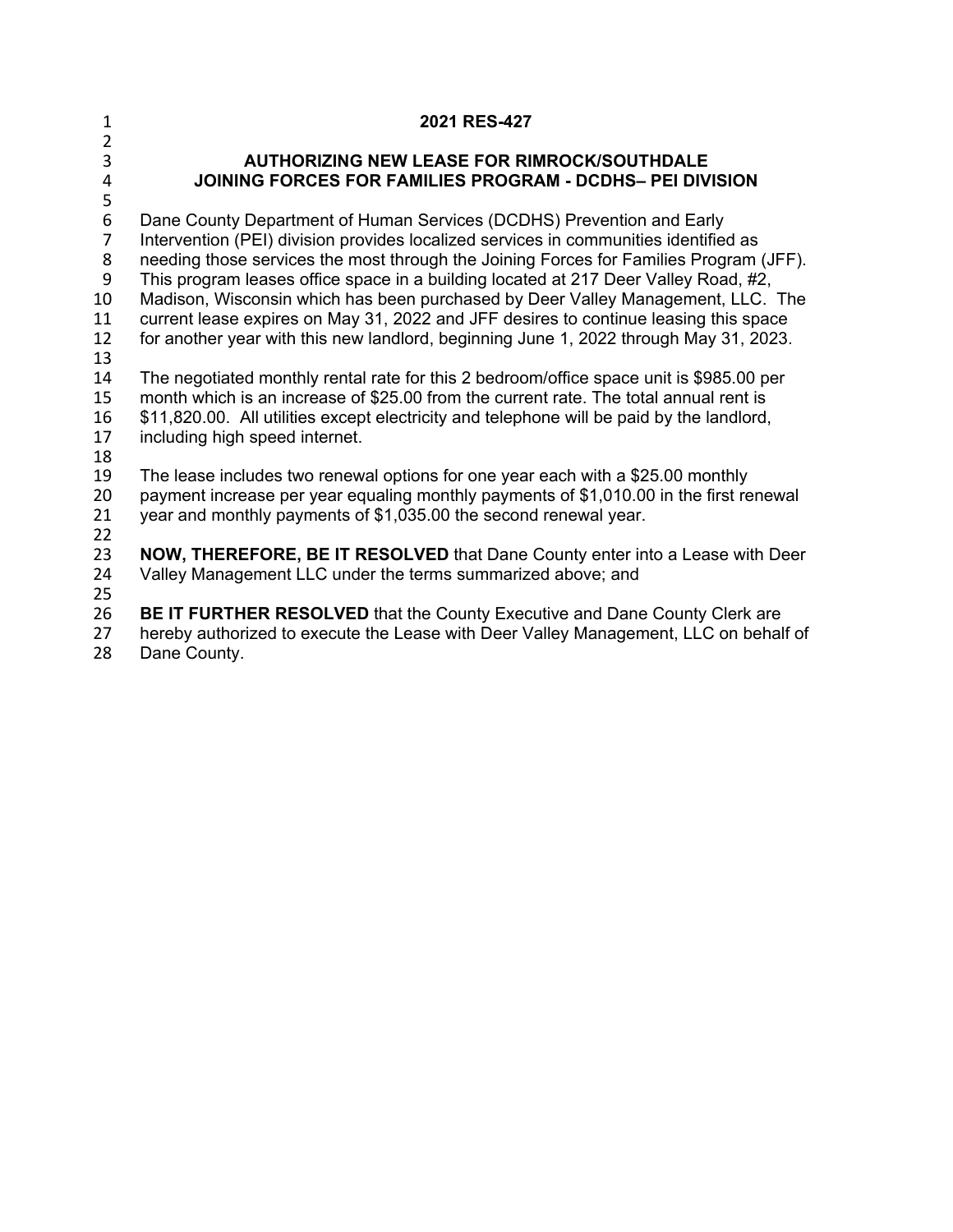## **LEASE**

This LEASE, made and entered into by and between Deer Valley Management, LLC (hereinafter referred to as "Lessor") and County of Dane (hereinafter referred to as "Lessee"):

## **WITNESSETH**

Section 1. LEASED PREMISES. Lessor, for and in consideration of the rents to be paid by Lessee and the conditions, provisions, reservations, and stipulations hereinafter set forth, does hereby lease unto Lessee office space more particularly designated and known as the Joining Forces for Families Office, 217 Deer Valley Road, #2, Madison, WI 53713, hereinafter referred to as the "Leased Premises".

Section 2. EXCLUSIVE USE OF LEASED PREMISES. During the term of this Lease, Lessee shall be entitled to the exclusive use of the Leased Premises for the purpose of operating and conducting business of a community office site for the Dane County Human Services Department or any other lawful use with the consent of Lessor, which consent shall not be unreasonably withheld.

Section 3. LEASE TERM. The term of this lease shall be for a period of one (1) year, beginning on June 1, 2022 and running through May 31, 2023.

Section 4. RENTS. As rent for the Leased Premises, Lessee shall pay to Lessor, or at such other place as Lessor may designate in writing from time to time, a total sum of \$985.00 per month for a total of \$11,820 per rental year.

Section 5. RENTAL ADJUSTMENTS. There are no rental adjustments for the one year term of the lease.

Section 6. RENEWAL OPTION. Lessee shall have the option to renew this lease upon the same terms for two (2) additional one (1) year terms under the terms and conditions set forth in this lease, except that the rent shall increase to \$1,010.00 per month for the first renewal and \$1,035.00 per month for the second renewal. Notification of Lessee's intention to exercise its option to renew shall be delivered in writing to Lessor at least 60 days before the expiration date of the original term of this lease or the expiration date of the first renewal term.

Section 7. UTILITIES AND CERTAIN SERVICES. Lessor shall be responsible for and furnish at its own expense heat, water/sewer and high speed internet for the Leased Premises. Lessee shall be responsible for the cost of electricity and telephone. Lawn care and snow removal is the responsibility of the Lessor.

Section 8. ALTERATIONS PROHIBITED. Lessee shall make no changes, alterations, additions or improvements to the Leased Premises or parts whereof without the prior written consent of Lessor.

Section 9. NO SUBLET, ASSIGNMENT, RENEWAL. There shall be no sublet or assignment of this lease unless in writing, consented to by Lessor.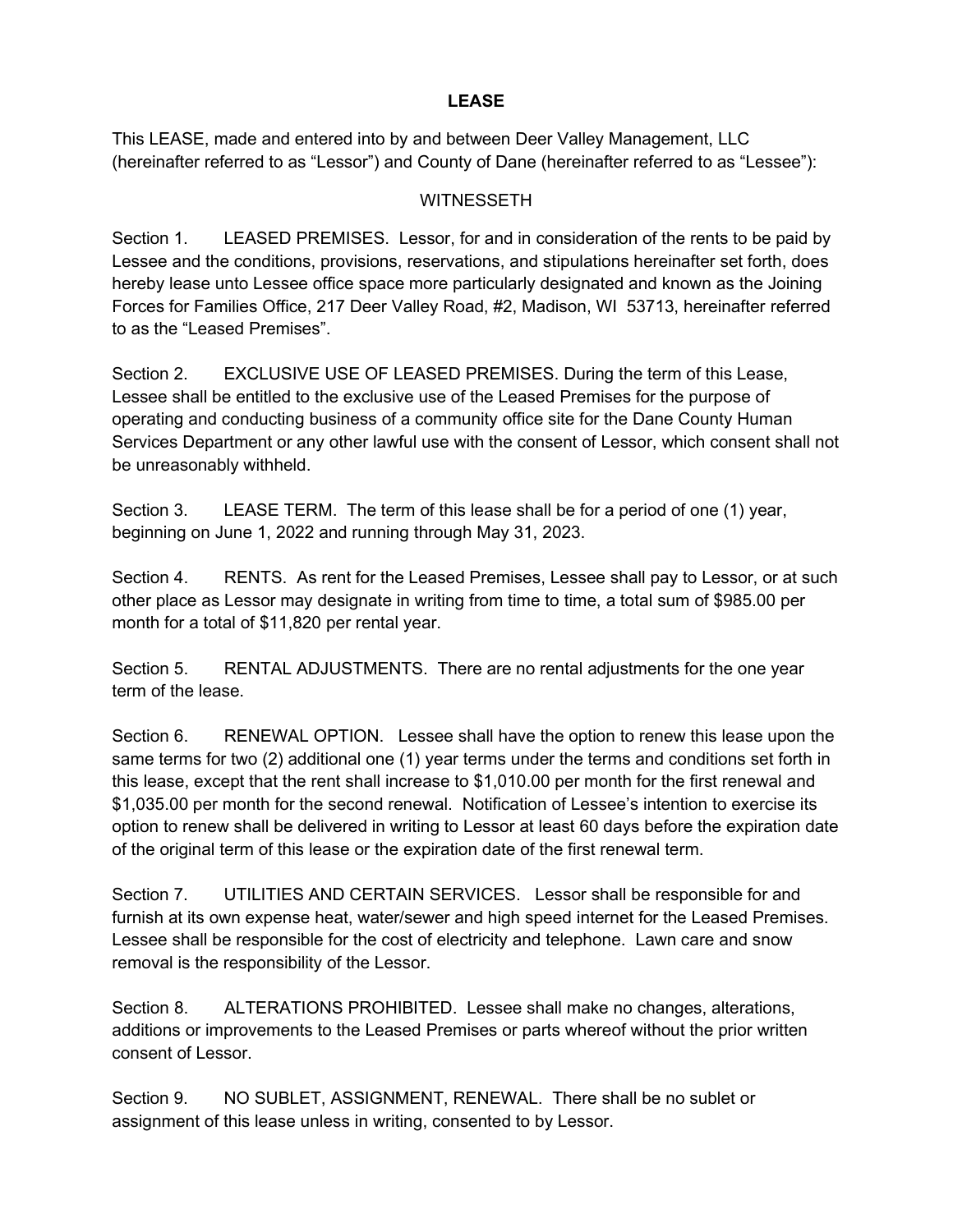Section 10. REPAIRS. Lessee shall keep and maintain the Leased Premises in good repair and condition except for damage by fire not occurring by fault of Lessee. Lessor shall make all necessary structural repairs or replacements, including but not limited to, repairs to the roof, foundation, parking lot and major mechanical systems.

Section 11. REMOVAL OF FIXTURES. Lessee may, upon termination or expiration of this lease, remove any trade fixtures installed by Lessee on condition that Lessee shall repair at its cost any damage caused by such removal.

Section 12. LESSOR'S ACCESS TO LEASED PREMISES. Lessor, or its authorized representative, shall be allowed access to the Leased Premises at reasonable times during business hours of Lessee for the purposes of examining the same, performing Lessor's obligations under this lease, maintaining and improving the building of which the Leased Premises are a part, responding to an emergency, preventing waste and exhibiting the Leased Premises to prospective tenants or purchasers.

Section 13. NO MUTUAL INDEMNIFICATION. Lessor and Lessee shall be responsible for the consequences of its own acts, errors or omissions and those of its employees, boards, commissions, agencies, officers and representatives and shall be responsible for any losses, claims and liabilities which are attributable to such acts, errors or omissions including providing its own defense. In situations of joint liability, Lessor and Lessee shall be responsible for consequences of its own acts, errors or omissions and those of its employees, agents, boards, commissions, agencies, officers and representatives. It is not the intent of the Lessor and Lessee to impose liability beyond that imposed by state statutes.

Section 14. NOTICES. If at any time it shall become necessary or desirable for Lessor to give or serve any notice, demand or communication upon Lessee or for Lessee to serve or give the same upon Lessor, such notice or demand or communication shall be in writing and shall be served personally, or shall be served or given by certified mail to the addresses as set forth below. If mailed as aforesaid, such notice, demand or communication shall be deemed to have been served or delivered when deposited in the United States mail, addressed aforesaid with postage property prepaid.

| To Lessor: | Deer Valley Management, LLC<br>Attn: Property Manager<br>PO Box 259635<br>Madison, WI 53725                              |
|------------|--------------------------------------------------------------------------------------------------------------------------|
| To Lessee: | Dane County Land & Water Resources<br>Attn: Real Estate Coordinator<br>5201 Fen Oak Drive, Room 208<br>Madison, WI 53718 |

Section 15. RULES. Lessee shall not perform any acts or carry on any practices which may injure the Leased Premises or be a nuisance or menace to neighboring property or neighboring tenants within the building. Lessee shall comply with all laws, statutes, ordinances, rules and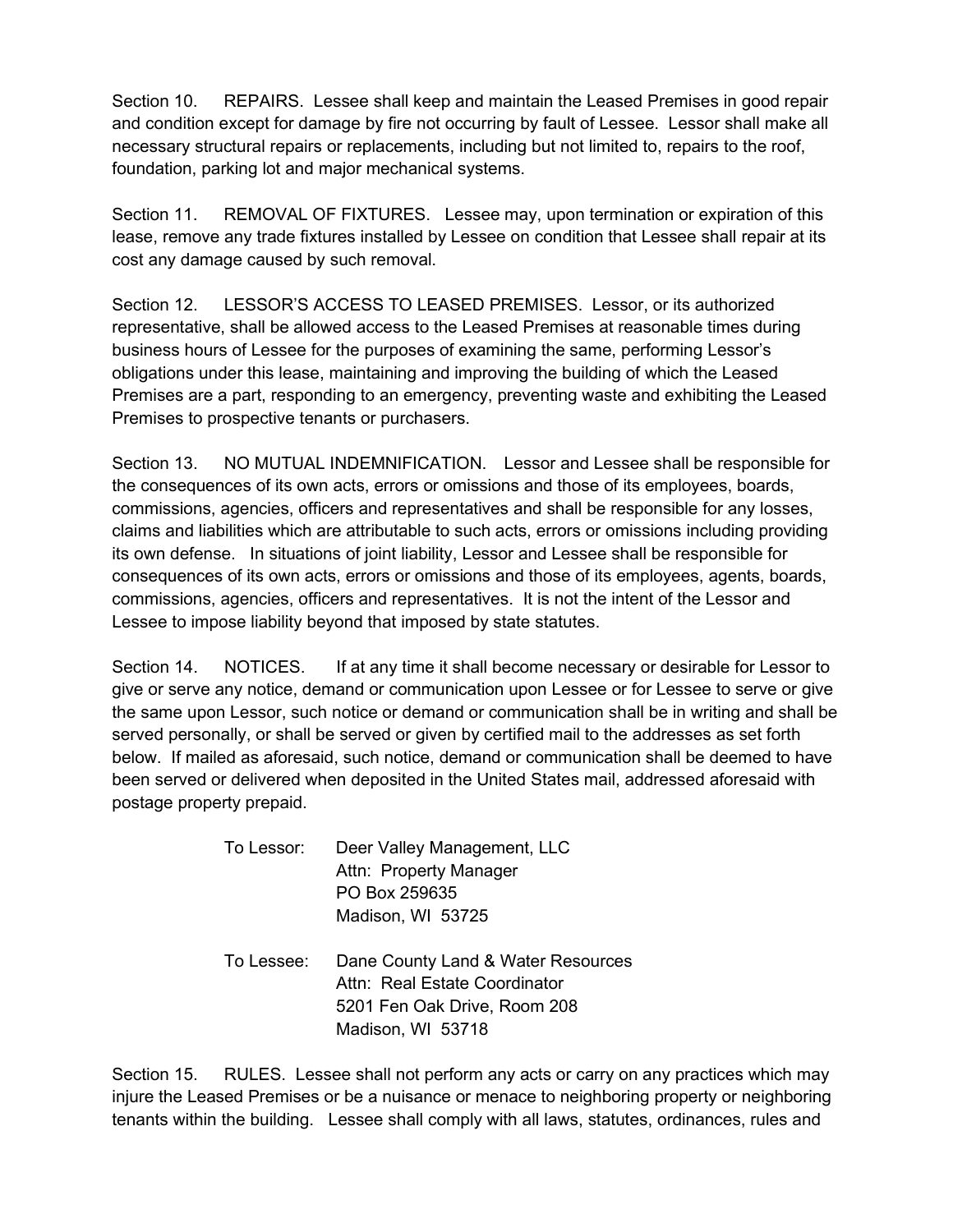regulations of any agency or government having authority or jurisdiction over the demised premises.

Section 16. LESSEE TO OBSERVE LESSOR'S RULES AND REGULATIONS. Lessee shall observe and comply with the Lessor's rules and regulations pertaining to the Leased Premises and adjacent common areas. Lessee agrees such rules and regulations may be rescinded, amended or added to by Lessor for the proper use, welfare and enjoyment of all tenants and patrons of the building provided that any such rescission, amendment or addition (i) shall apply to all tenants equally and (ii) shall not unreasonably interfere with Lessee's planned use of the Lease Premises. Lessee shall have (5) days advance written notice of any such rescissions, amendments or additions and in the event Lessee shall object thereto in writing, such rescissions, amendments or additions shall not become effective against Lessee until Lessee and Lessor have negotiated and reached agreement therein. If Lessee is unable to accept Lessor's revised, rescinded or amended Rules and Regulations after fourteen (14) days, Lessee shall have the right to terminate its lease with a thirty (30) day notice. Any violation of existing or amended rules and regulations which continues or is not remedied within fourteen (14) days after receipt of notice thereof from Lessor shall constitute a material default in the lease entitling Lessor to re-enter the Leased Premises and move Lessee and to use any other remedies available to Lessor.

Section 17. UNTENABLE PREMISES. If the space assigned to Lessee is partially damaged by fire or other casualty, but not rendered untenable, Lessor shall repair the Leased Premises at its own cost and expense. If the damage is so extensive as to render the Leased Premises untenable but capable of being repaired, Lessor shall give Lessee a good faith estimate of the amount of time necessary to repair the Leased Premises to tenable condition and Lessee at its option may terminate the lease. If Lessee does not terminate the lease, the Leased Premises shall be repaired by Lessor at its own cost and expense and the rents payable by Lessee shall be paid up to the time of such damage and thereafter cease until such time as the Leased Premises shall be restored and again made tenable.

Section 18. INSURANCE REQUIRED. Lessee shall insure or otherwise protect itself against losses by fire, theft or other cause to any personal property of Lessee, its agents, employees of officers, which is in the Leased Premises.

Section 19. LESSEE'S OBLIGATIONS. During the term of this lease, Lessee agrees to pay the rents at the times and in the manner set forth herein. At the expiration thereof or earlier termination of the lease for any cause, Lessee agrees to deliver up the Leased Premises to Lessor peacefully and quietly in the condition called for by the terms of this lease, normal wear and tear excepted. Lessee further agrees that it will not cause any waste to be committed upon the Leased Premises; that it will use the same for the above named purposes only; that it will observe special care and caution to preserve the Leased Premises from damage or injury by fire or otherwise; that it will conduct its business or activities on the Leased Premises so as to keep the premiums of any insurance on any policy covering the Leased Premises at the lowest reasonable rate consistent with Lessee's use of the Leased Premises; that it will observe and comply with, at its own cost and expense, such rules and regulations as may be required by the fire insurance company or companies that may insure the Leased Premises; and that it will observe and comply with, at its own cost and expense, all ordinances or laws, rules and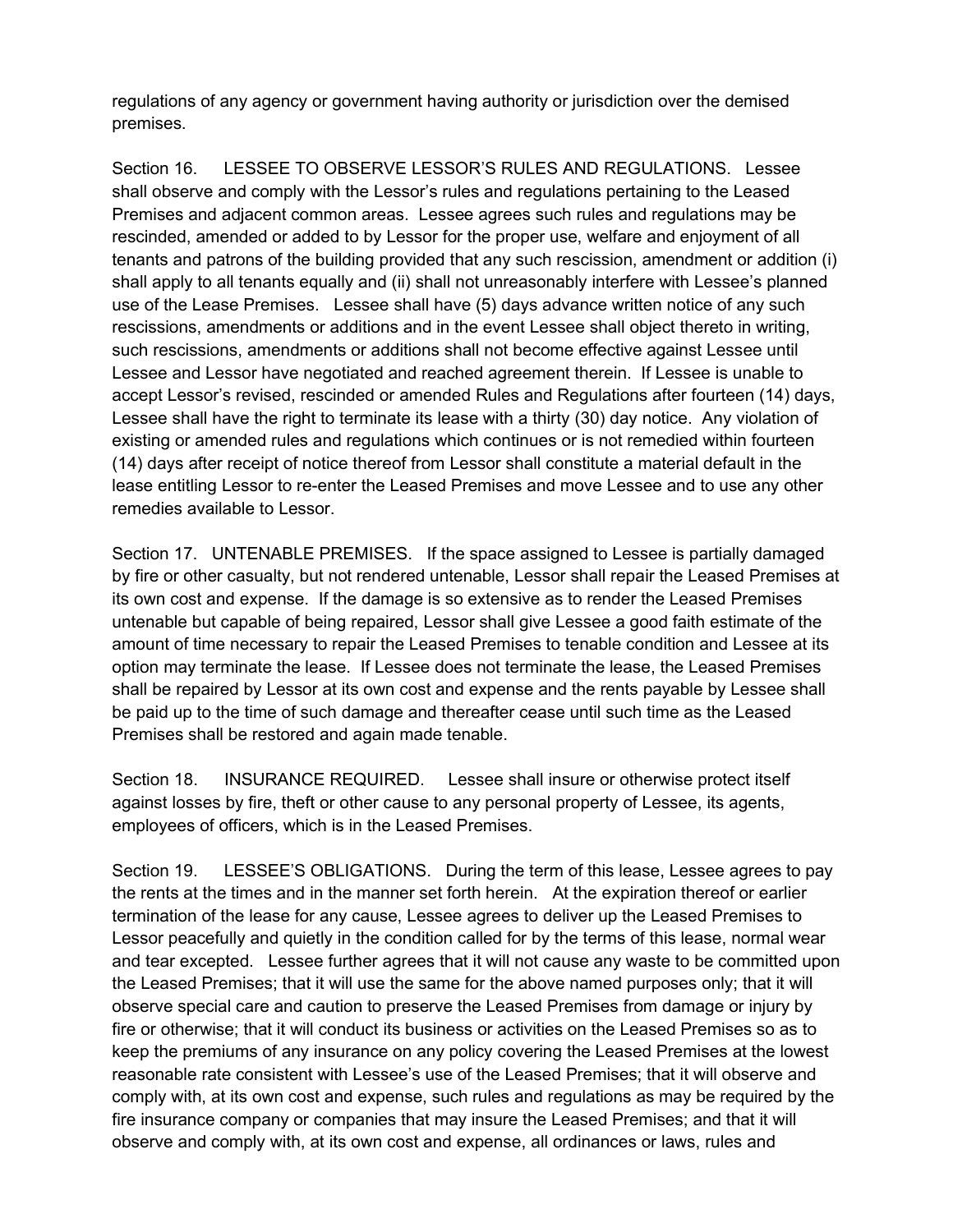regulations of the County of Dane and the State of Wisconsin, and any agency thereof in connection with conducting its business or activities thereon.

Section 20. LESSOR'S OBLIGATION. Lessor shall be responsible, at its own cost and expense, for maintaining in good order, all mechanical systems including heating, water, sewer, other plumbing and all structural repairs.

Section 21. DEFAULT OF LESSEE. It is mutually understood and agreed that in case default be made in the payment of the rents above stipulated, provided that if Lessee fails to cure such default within fifteen (15) days after notice thereof is given by Lessor, or in case of noncompliance with any other conditions, covenants, terms and agreements herein contained, or any of them, to be kept and performed by Lessee provided Lessee fails to cure such noncompliance within ten (10) days after notice thereof is given by Lessor, then and in any such event it shall be lawful for Lessor, its agents, attorneys or assigns, at any time thereinafter at the election of the Lessor, in addition to any and all other remedies provided by law or this lease, to declare said term ended and again to possess and enjoy the Leased Premises as before this lease.

Section 22. LESSOR'S COVENANT OF PEACEFUL ENJOYMENT. Lessor covenants and agrees with Lessee that upon Lessee paying the rents reserved herein and performing the covenants and agreements herein contained on its part, Lessee shall at all times during said term peaceably and quietly have, hold and enjoy the Leased Premises.

Section 23. SUBORDINATION. Lessee agrees to subordinate its interest in and to the Leased Premises to any first mortgage lien placed on the Leased Premises by Lessor during the term of the lease or any extension thereof and to execute any subordination agreement requested by such mortgagee of Lessor.

Section 24. NONDISCRIMINATION. In the performance of the services under this lease, Lessor and Lessee agree not to discriminate because of race, religion, marital status, age, color, sex, disability, national origin or ancestry, income level, or source of income, arrest record or conviction record, less than honorable discharge, physical appearance, sexual orientation, political beliefs or student status. Lessor and Lessee further agree not to discriminate against any contractor, subcontractor or person who offers to contract or subcontract for services under this lease because of race, religion, color, age, disability, sex or national origin.

Section 25. EQUAL OPPORTUNITY EMPLOYER AND LANDLORD. Lessor and Lessee shall in all solicitations for employment or tenancy placed on either's behalf, state that Lessor or Lessee is an "Equal Opportunity Employer" and complies with the Federal Fair Housing act of 1968.

Section 26. NO WAIVER. No failure or delay on the part of either party to enforce any of the terms, covenants, conditions or agreements hereof shall operate as a waiver thereof nor affect the right of the party to enforce the same upon a subsequent default or breach.